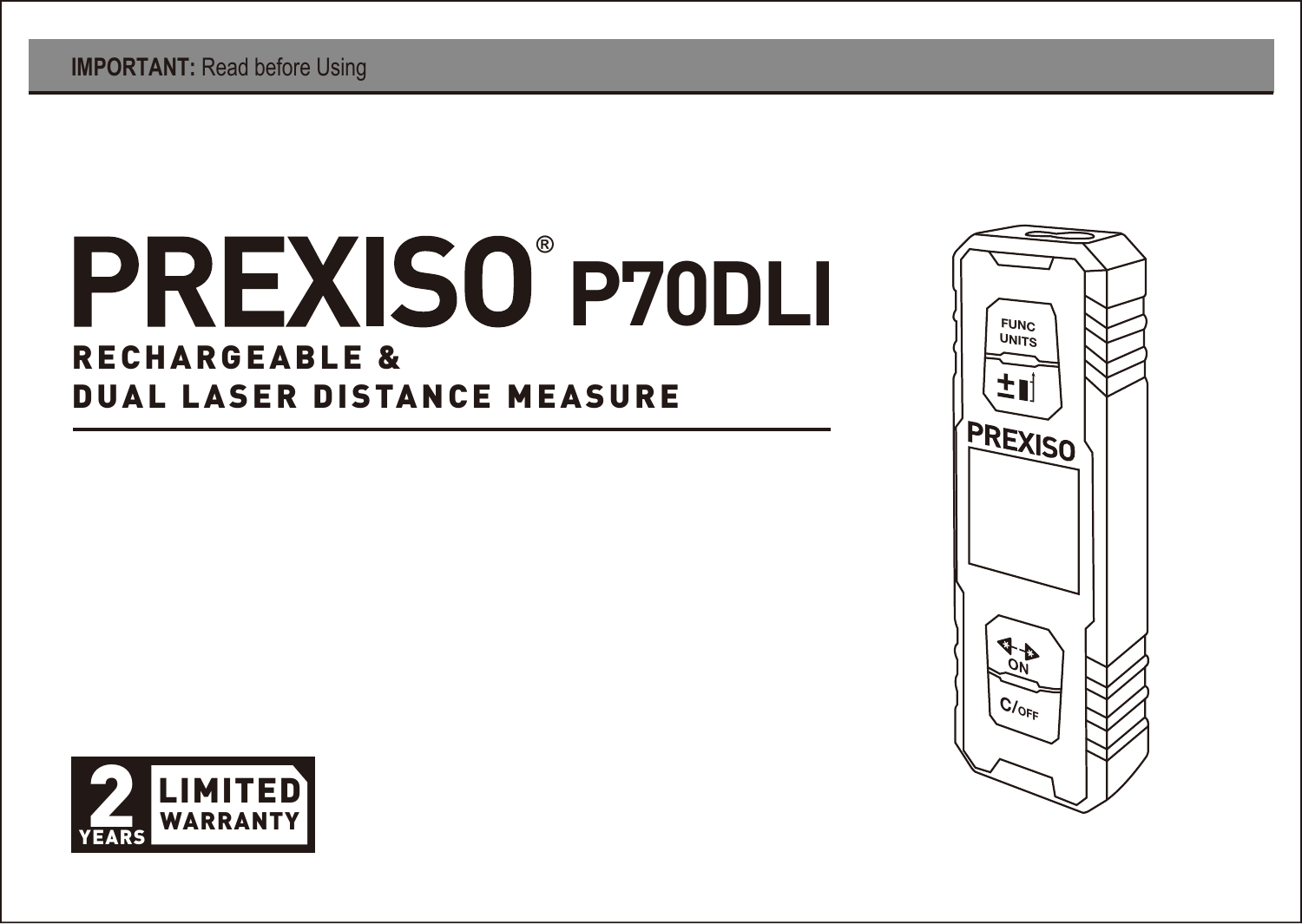### **Table of Contents**

| Instrument Set-up ------------------------------ 2                                                                                                                 |
|--------------------------------------------------------------------------------------------------------------------------------------------------------------------|
|                                                                                                                                                                    |
| Change the measurement reference -------------3<br>Change the measuring direction------------------ 4<br>Addition/subtraction----------------------------------- 4 |
| Measuring Functions ------------------------- 5<br>Continuous measuring------------------------------ 5                                                            |
|                                                                                                                                                                    |
| Message Codes --------------------------------- 8                                                                                                                  |
|                                                                                                                                                                    |
|                                                                                                                                                                    |
|                                                                                                                                                                    |

| Safety Instructions ----------------------------- 9        |  |
|------------------------------------------------------------|--|
|                                                            |  |
|                                                            |  |
|                                                            |  |
|                                                            |  |
|                                                            |  |
| Areas of responsibility ----------------------------- 10   |  |
| Electromagnetic Compatibility (EMC) ---------- 10          |  |
| FCC statement (applicable in U.S.) ------------- 10        |  |
| Laser classification ---------------------------------- 11 |  |
|                                                            |  |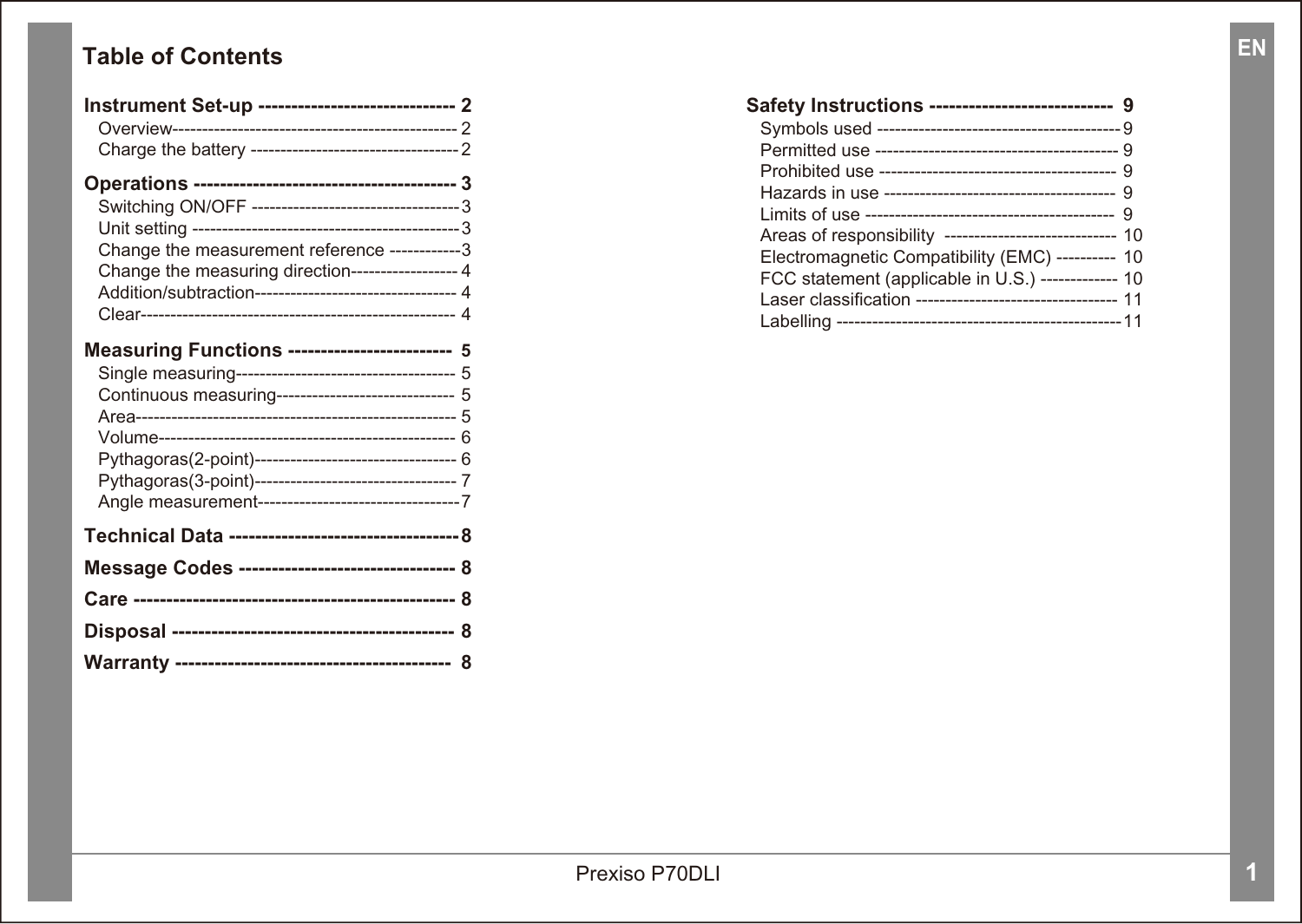#### **Instrument Set-up EN**

#### **Overview**



The safety instructions and the user manual should be read through carefully before the product is used for the first time.

The person responsible for the product must ensure that all users understand these directions and adhere to them.



#### **Charge the battery**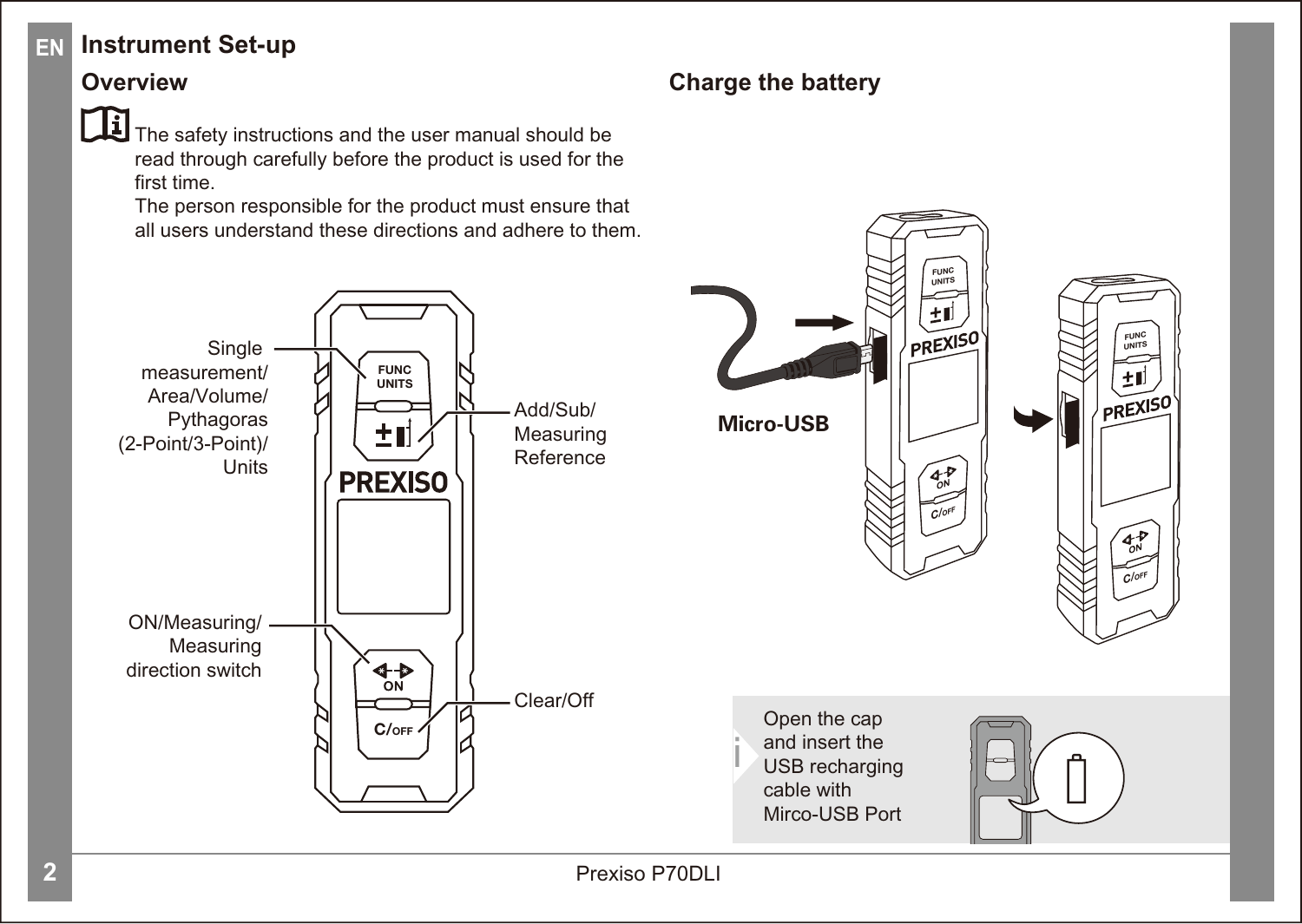

**EN**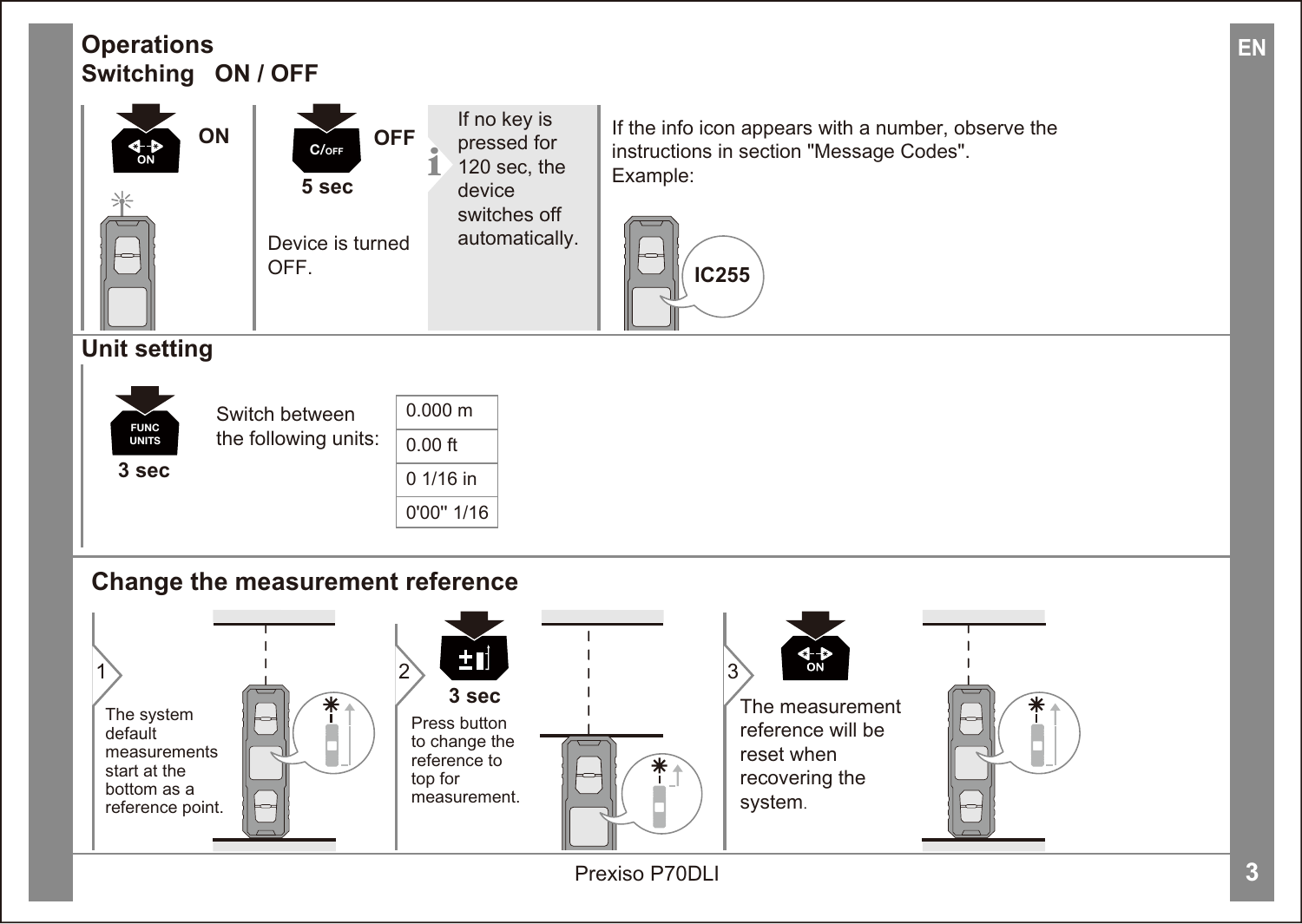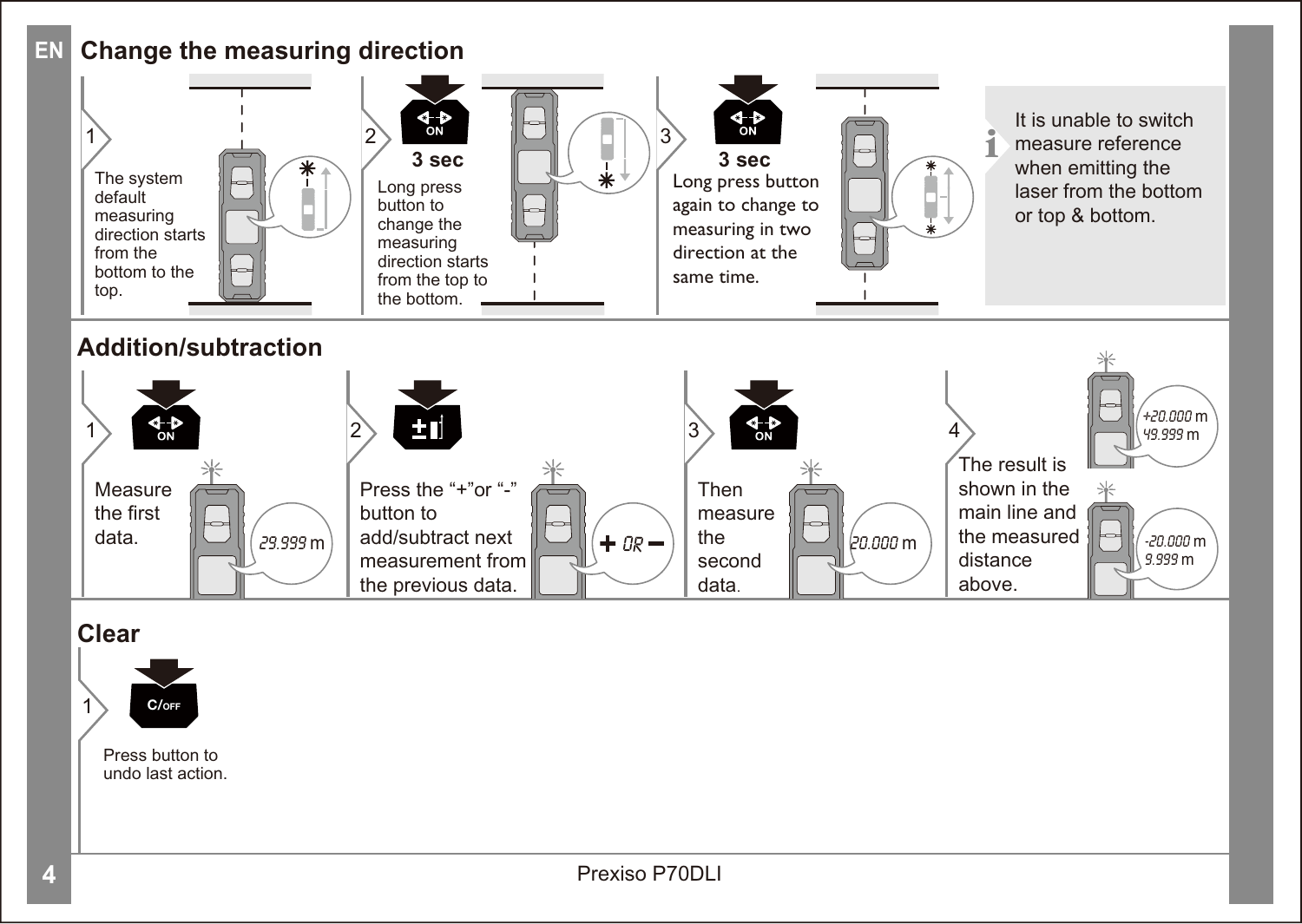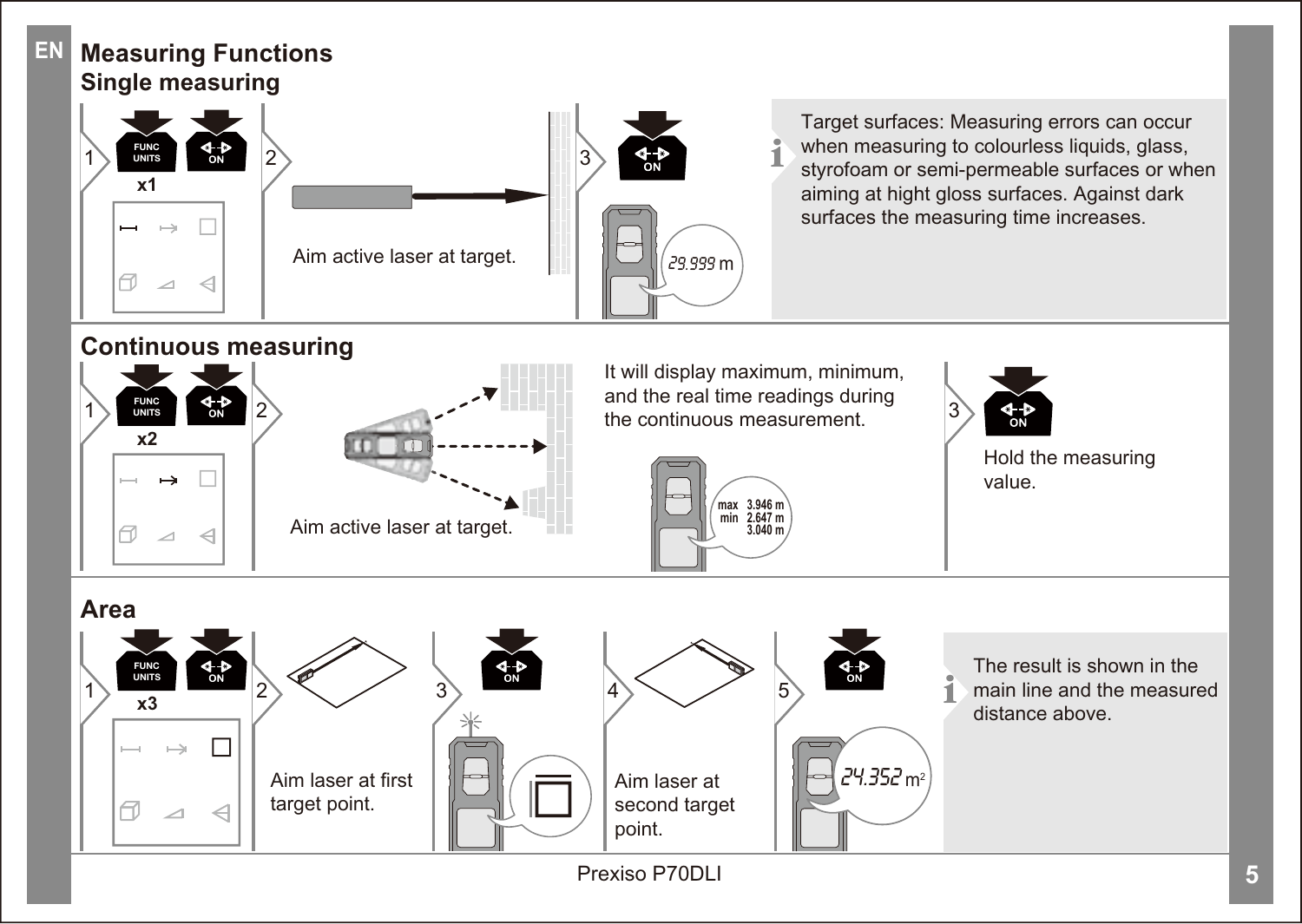#### **Volume**





### **Pythagoras(2-point)**



**6** Prexiso P70DLI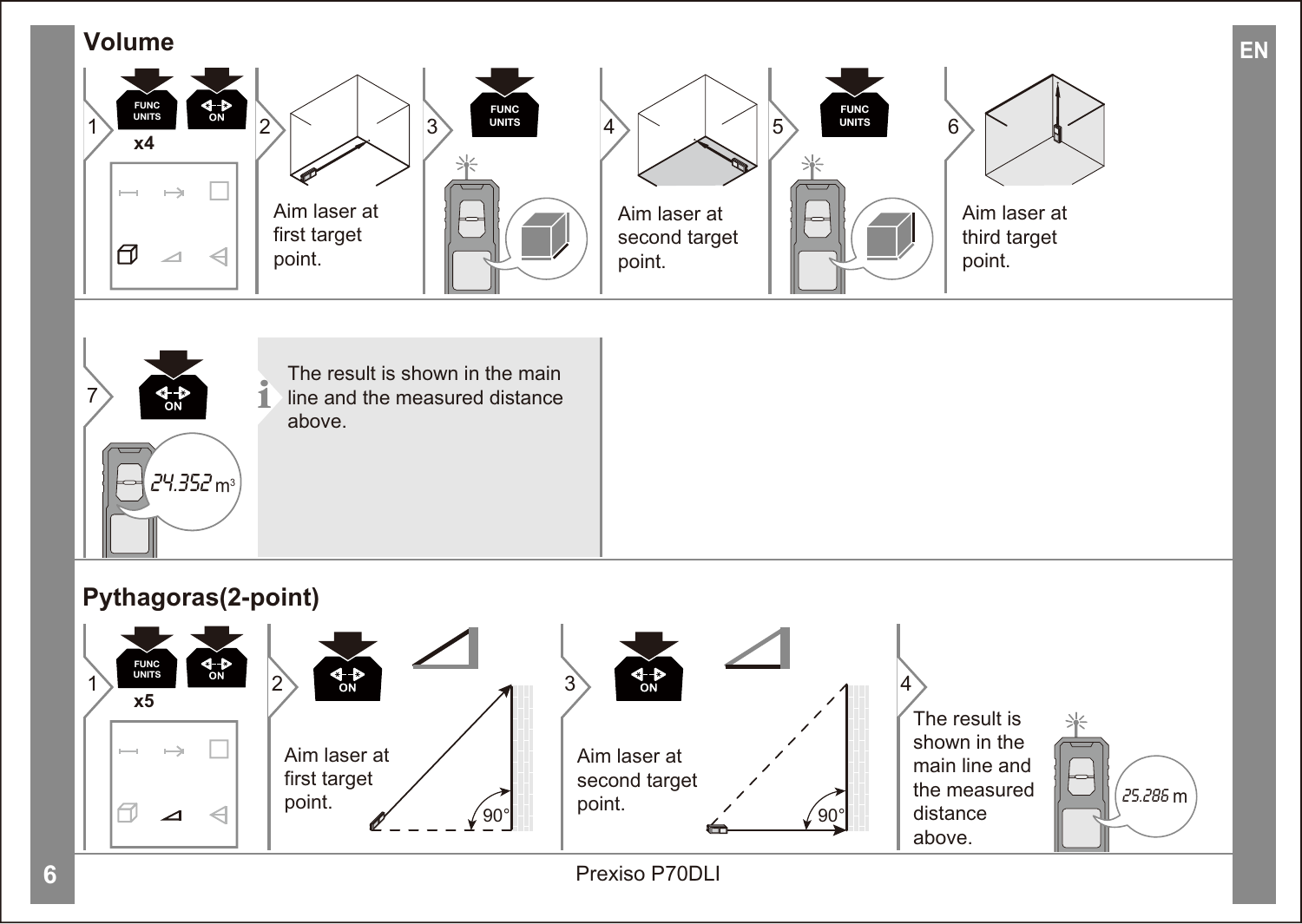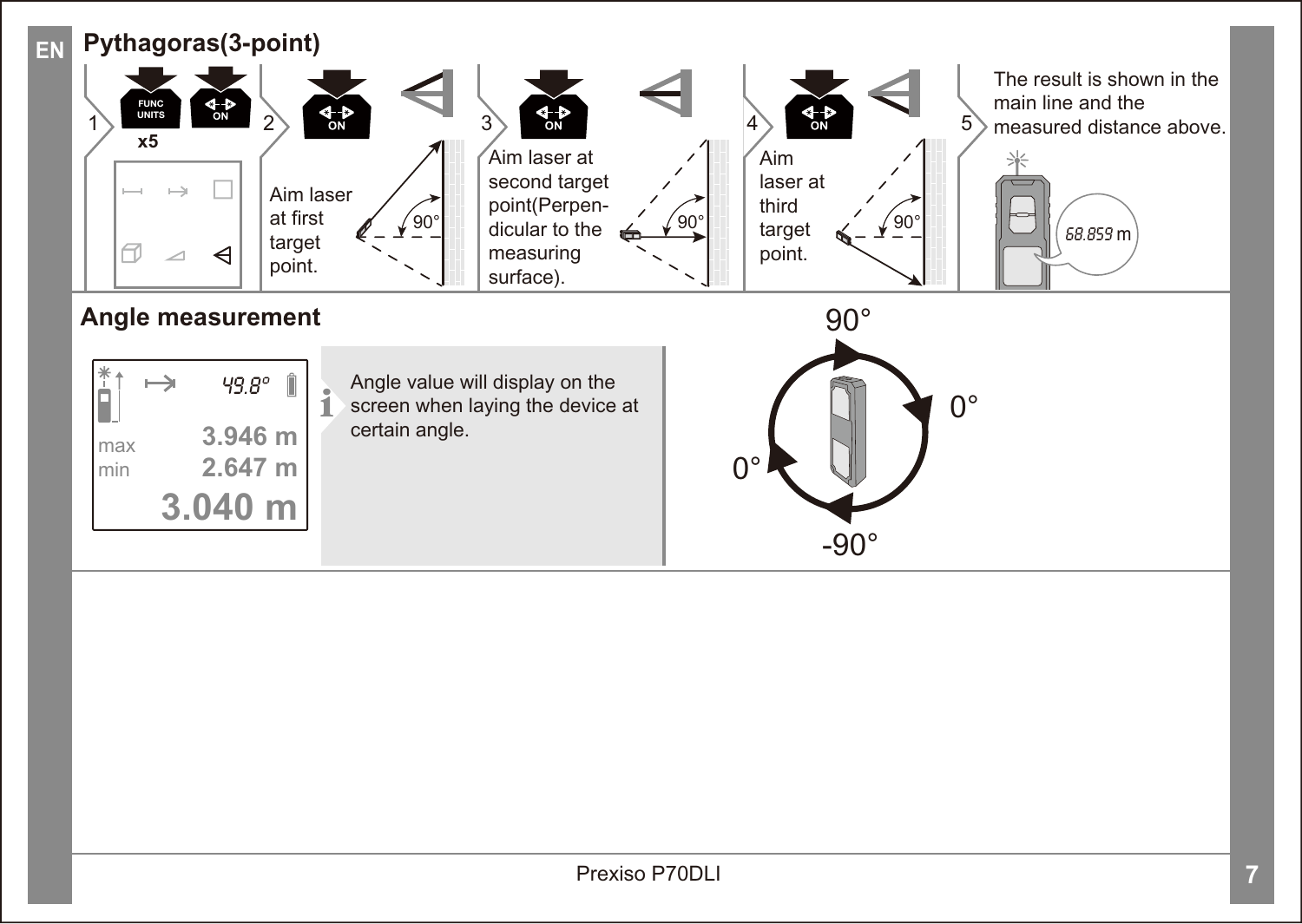### **Technical Data**

| General                        |                                  |
|--------------------------------|----------------------------------|
| Range for one head             | $0.3 - 35$ m                     |
|                                | $0.98 - 115$ ft                  |
| Range for dual head            | $0.6 - 70$ m                     |
|                                | $1.97 - 230$ ft                  |
| <b>Measuring accuracy*</b>     | one head: $\pm 3mm(\pm 1/8")$    |
|                                | dual head $\pm$ 6mm( $\pm$ 1/4") |
| <b>Smallest unit displayed</b> | 1mm                              |
|                                | 1/16 in                          |
| Laser class                    | $\overline{\phantom{a}}$         |
| Laser type                     | 620-690 nm, < 1 mW               |
| Angle range                    | $-90^\circ - 90^\circ$           |
| Angle accuracy                 | $< +1$ <sup>o</sup>              |
| Autom. power switch-off        | after 120 s                      |
| <b>Continuous measuring</b>    | yes                              |
| Area / Volume                  | yes                              |
| Dimension (H x D x W)          | 120.4 x 36 x 21 mm               |
|                                | 4.74 x 1.42 x 0.83 in            |
| Battery durability (2 x AAA)   | up to 3000                       |
|                                | measurements                     |
| Weight                         | 59 g / 2.08 oz                   |
| (without batteries)            |                                  |
| Temperature range:             | -10 to 60 $^{\circ}$ C           |
| - Storage                      | 14 to 140 °F                     |
|                                | 0 to 40 $°C$                     |
| - Operation                    | 32 to 104 °F                     |

\* Favourable conditions are: white and diffuse reflecting target (white painted wall), low background illumination and moderate temperatures.

\*\* Tolerances apply with a confidence level of 95%.

### **Message Codes**

If the message Error does not disappear after switching on the device repeatedly, contact the dealer.

If the message InFo appears with a number. press the Clear button and observe the following instructions:

| N٥  | Cause                                                                                    | Correction                                                         |
|-----|------------------------------------------------------------------------------------------|--------------------------------------------------------------------|
| 255 | Received signal too<br>weak, measuring time<br>too long or outside of<br>measuring range | Change target<br>surface (e.g. white<br>paper)or correct<br>range. |
| 301 | Trigonometric function<br>measurement<br>sequence is wrong                               | Follow the steps to<br>measure.                                    |
| 401 | Hardware failure or<br>module measurement<br>transmission failure                        | Re-operate or<br>restart or seek<br>customer service.              |

#### **Care**

- Clean the device with a damp, soft cloth.
- Never immerse the device in water.
- Never use aggressive cleaning agents or solvents.

### **Disposal**

# **CAUTION**

Flat batteries must not be disposed of with household waste. Care for the environment and take them to the collection points provided in accordance with national or local regulations. The product must not be disposed with household waste. Dispose of the product appropriately in accordance with the national requilations in force in your  $\chi$ country. Adhere to the national and country specific regulations.Product specific treatment and waste management can be downloaded from our homepage.

### **Warranty**

The Prexiso P70DLI has two-years warranty.

For further information on this, contact your dealer. Subject to change (drawings, descriptions and technical data).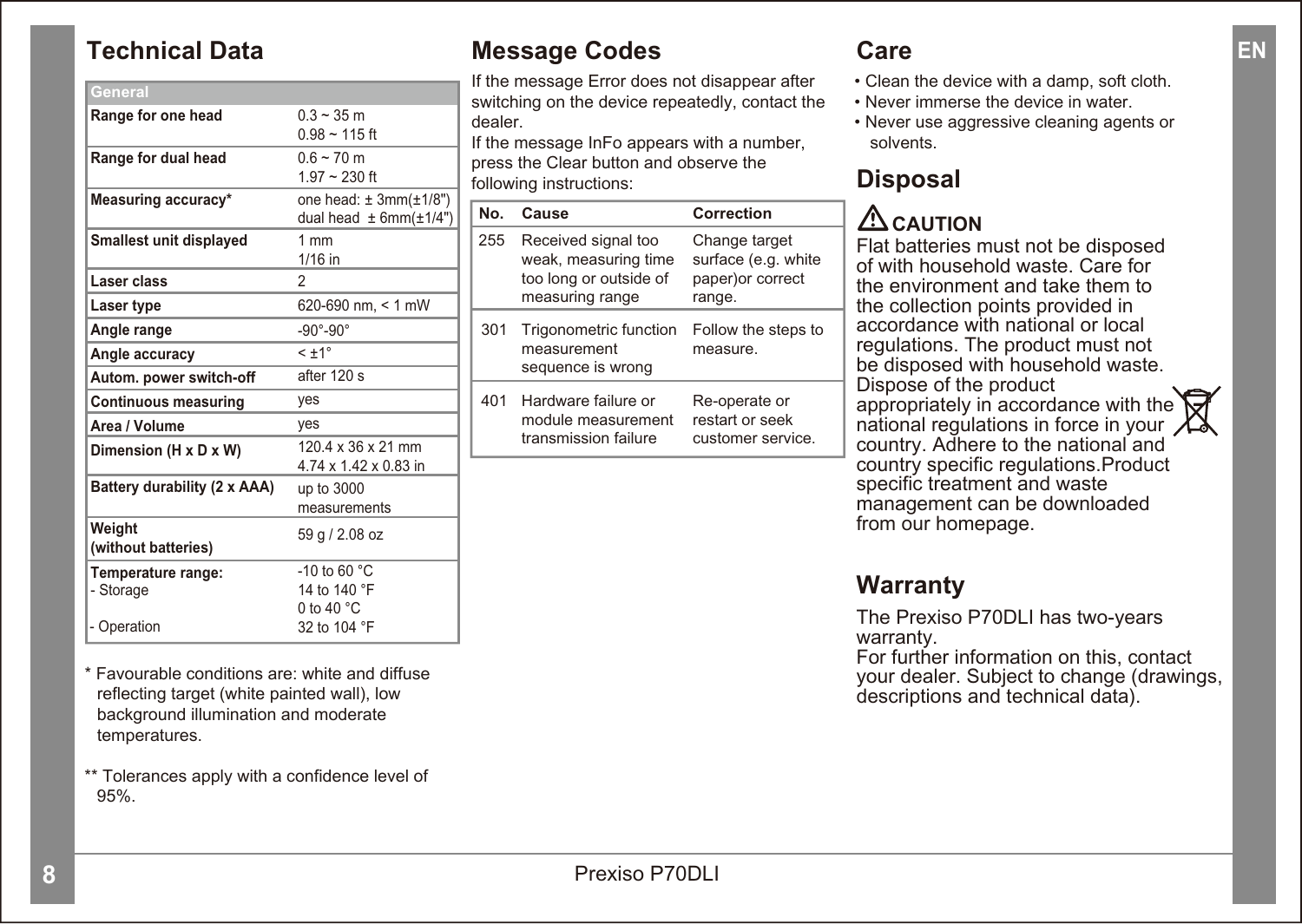#### **Safety Instructions EN**

The person responsible for the instrument must ensure that all users understand these directions and adhere to them.

#### **Symbols used**

The symbols used have the following meanings:

## **WARNING**

Indicates a potentially hazardous situation or an unintended use which, if not avoided, • Opening of the equipment by using tools will result in death or serious injury.

# **ACAUTION**

Indicates a potentially hazardous situation or an unintended use which, if not avoided, may result in minor injury and/or appreciable material, financial and environmental damage.

- Important paragraphs which must be **i**
- adhered to in practice as they enable the product to be used in a technically

correct and efficient manner.

#### **Permitted use**

• Measuring distances

#### **Prohibited use**

- Using the product without instruction
- Using outside the stated limits
- Deactivation of safety systems and removal of explanatory and hazard labels
- (screwdrivers, etc.)
- Carrying out modification or conversion of the product
- Use of accessories from other manufacturers without express approval
- Deliberate dazzling of third parties; also in the dark
- Inadequate safeguards at the surveying site (e.g. when measuring on roads. construction sites, etc.)
- Deliberate or irresponsible behaviour on scaffolding, when using ladders, when measuring near machines which are running or near parts of machines or installations which are unprotected
- Aiming directly in the sun

#### **Hazards in use**

# **WARNING**

Watch out for erroneous measurements if the instrument is defective or if it has been dropped or has been misused or modified. Carry out periodic test measurements. Particularly after the instrument has been subject to abnormal use, and before. during and after important measurements.

# **CAUTION**

Never attempt to repair the product yourself. In case of damage, contact a local dealer.

# **WARNING**

Changes or modifications not expressly approved could void the user's authority to operate the equipment.

#### **Limits of use**

Refer to section "Technical data".

 The device is designed for use in areas permanently habitable by humans. Do not use the product in explosion hazardous areas or in aggressive environments. **i**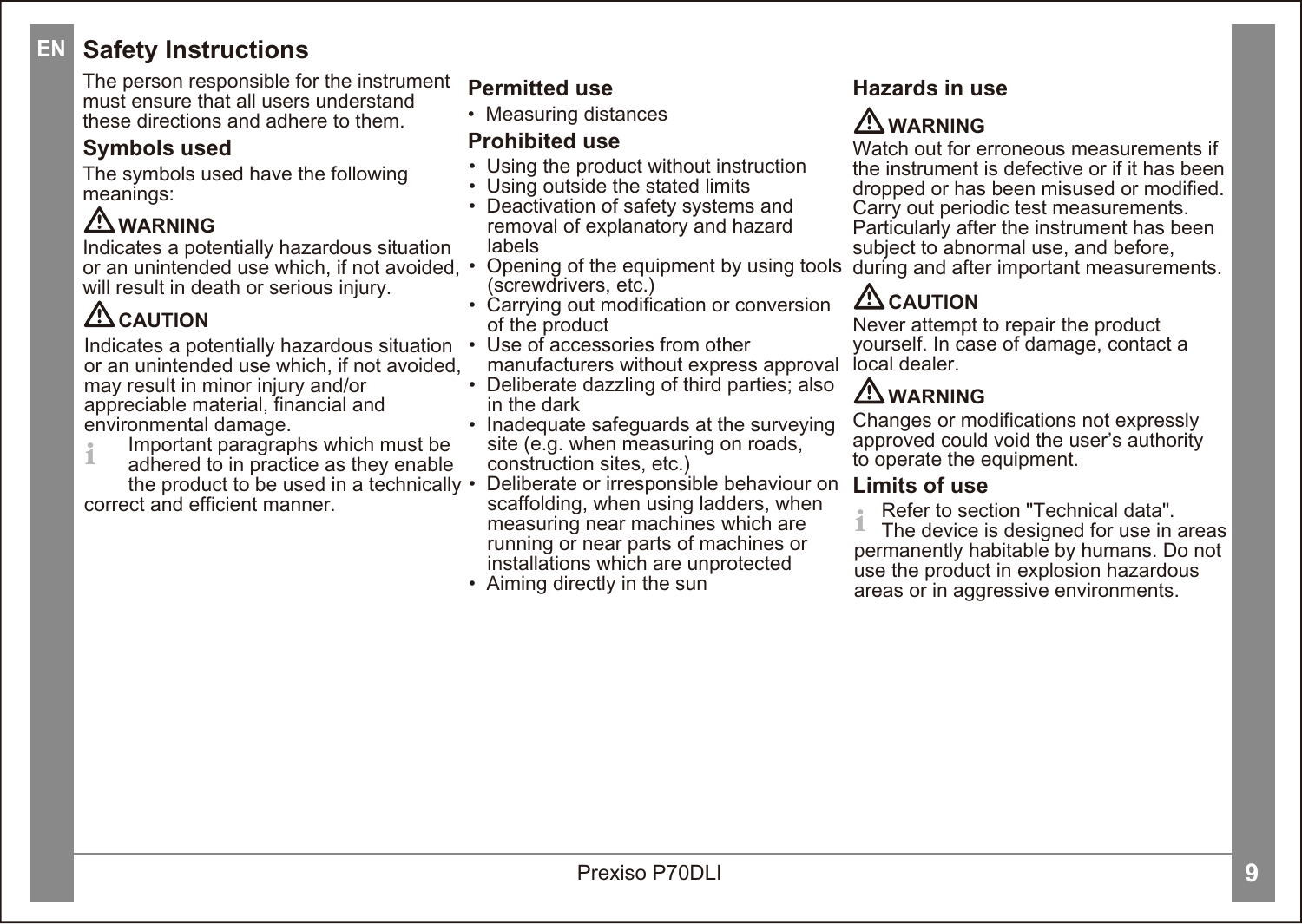#### **Safety Instructions**

#### **Areas of responsibility**

#### **Responsibilities of the manufacturer of the original equipment:**

Prexiso AG Fabrikstrasse 1 CH-8586 Erlen/Switzerland Internet: www.prexiso-eu.com The company above is responsible for supplying the product, including the User Manual in a completely safe condition. The company above is not responsible for third party accessories.

#### **Responsibilities of the person in charge of the instrument:**

- To understand the safety instructions on the product and the instructions in the User Manual.
- To be familiar with local safety regulations relating to accident prevention.
- Always prevent access to the product by unauthorised personnel.

#### **Electromagnetic Compatibility (EMC)**

### **WARNING**

The device conforms to the most stringent requirements of the relevant standards and regulations.However, the possibility of causing interference in other devices cannot be totally excluded.

### **FCC statement (applicable in U.S.)**

This equipment has been tested and found to comply with the limits for a Class B digital device, pursuant to part 15 of the FCC Rules. These limits are designed to provide reasonable protection against harmful interference in a residential installation. This equipment generates, uses and can radiate radio frequency energy and if not installed and used in accordance with the instructions, may cause harmful interference to radio communications.

However, there is no guarantee that interference will not occur in a particular installation. If this equipment does cause harmful interference to radio or television reception, which can be determined by turning the equipment off and on, the user is encouraged to try to correct the interfer-ence by one or more of the following measures:

- Reorient or relocate the receiving antenna.
- Increase the separation between the equipment and receiver.
- Connect the equipment into an outlet on a circuit different from that to which the receiver is connected.
- Consult the dealer or an experienced radio/TV technician for help.